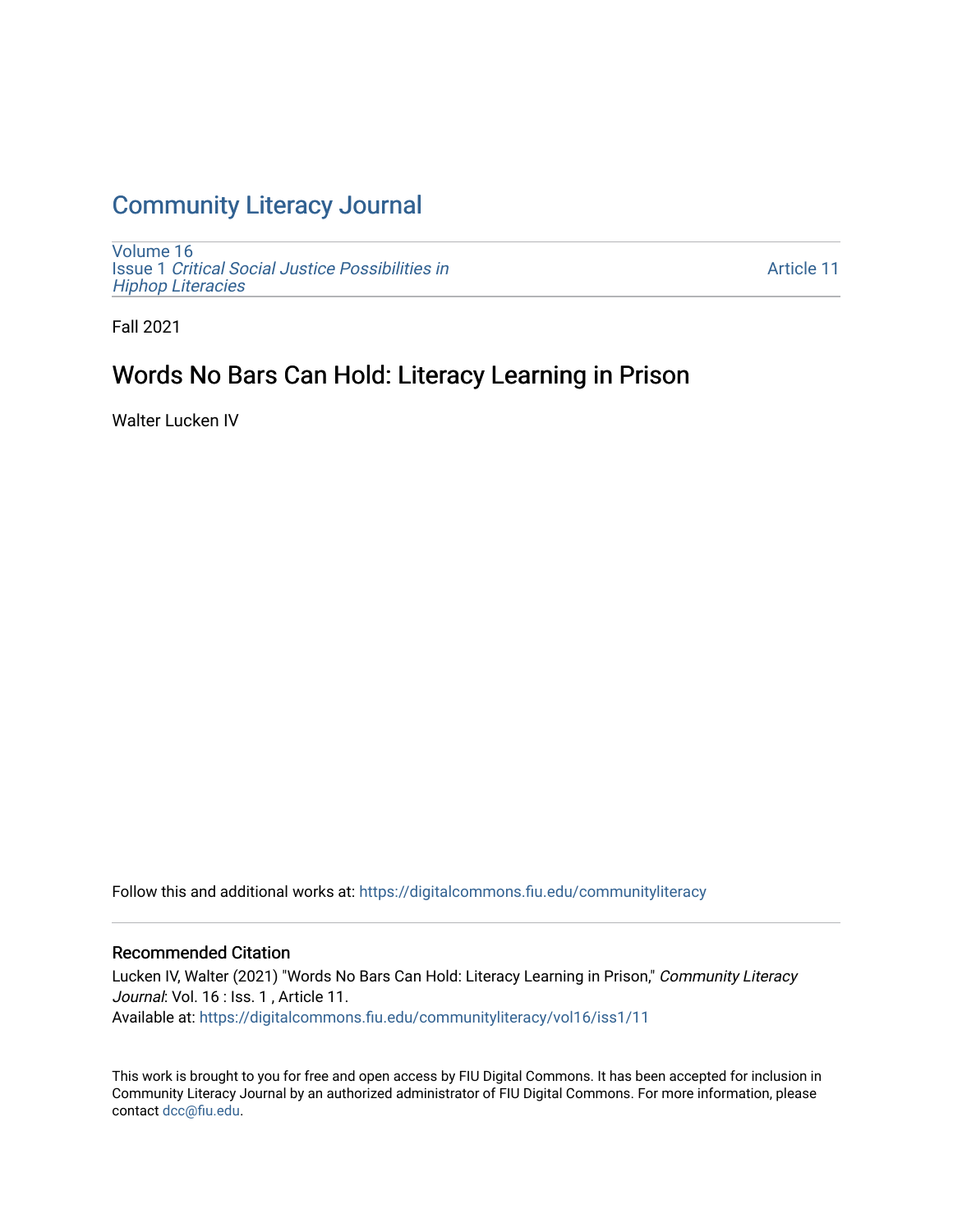# **Words No Bars Can Hold: Literacy Learning in Prison**

### *Deborah Appleman*

**W.W. Norton and Company, 2019, pp.160**

## *Reviewed by Walter Lucken IV*

**Wayne State University**

In my time facilitating a creative writing<br>workshop at a state prison outside De-<br>troit, I have often questioned the func-<br>tion of my work. Especially given my own n my time facilitating a creative writing workshop at a state prison outside De-**L** troit, I have often questioned the funccommitments to abolitionist politics, the precis of my late-night ponderings is essentially the extent to which I and my work function as an extension of the carceral state. I don't expect to find a hard and fast answer, and I suspect that if I did it would be some-



thing along the lines of "both/and." However, I will say for certain that I was glad to see Deborah Appleman interrogate the "what for" of prison literacy education in her recent monograph *Words No Bars Can Hold: Literacy Learning in Prison*.

Appleman's book takes as its central conceit the notion that the traditional value afforded to a liberal arts education, rather than being inappropriate for incarcerated writers, can in fact find its truest form amongst incarcerated students. In the first chapter, which doubles as the introduction, Appleman sets up this proposal by noting that vocational programs in prisons are much easier to make a case for than liberal arts education or arts programming, in that they prepare returning citizens for gainful employment, often in skilled trades positions. Liberal arts education and arts programming, on the other hand, have little demonstrable value in economic terms. One can make a case that these programs lower recidivism and support incarcerated students in learning the skills and dispositions appropriate for their life after release, and indeed I and many others do. The fatal flaw in this argument, however, is that it leaves out those incarcerated for life, who ostensibly will never leave prison, a not insignificant portion of the incarcerated. For these prospective students, any education they undertake will only benefit them in the context of their lives in prison, leaving few avenues for argumentation in the favor of such an enterprise, at least in the current *doxa*.

Indeed, the value of a liberal arts education has been in question for decades in the United States, including for "traditional" students, even those who enjoy the most privilege. For Appleman and myself, then, this places us in the position of arguing that our society should afford a privilege to its most maligned members which it is increasingly unwilling to grant to its most valued young people. Appleman takes up this challenge with courage and resolve in the following chapters, arguing that to make a case for the value of liberal arts education and literacy learning for those serving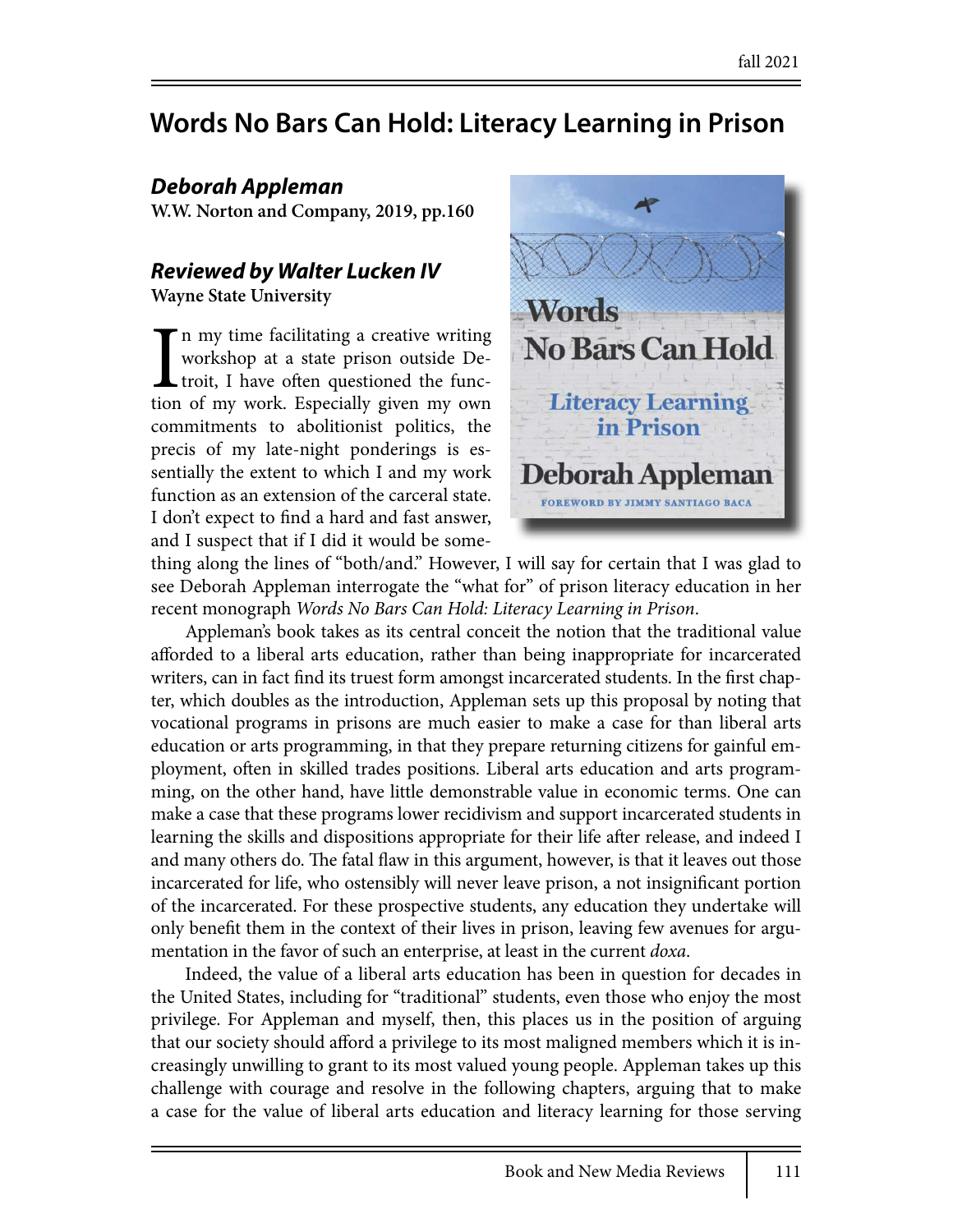life sentences is to make a case for its value writ large, in that the incarcerated are the only students in a position to seek the true benefits of education for their own sake, as their circumstances obviate the potential for education to be used as a means to any end other than itself.

The second chapter details the environment in which Appleman's prison courses take place, a scene which any prison educator will find immediately familiar. This is to say that Appleman is masterful in her narration of the experience of entering the physical world of the incarcerated as a person who otherwise spends most of their time in the academic environment, and how the experience of physically entering and teaching in prison frames the entire experience. I found this to be the case myself, in that learning how to manage the anxiety I felt in the carceral environment was my greatest challenge at first, much more than managing the workshop itself or even building relationships with my co-participants. In short, Appleman notes that simply being in the prison is sometimes the most important lesson, and to an extent an important precondition for truly understanding the importance of prison education.

The second chapter explores the contradictions of liberal arts learning and critical pedagogy in a carceral environment, and how those contradictions can serve as a helpful opportunity to rethink the ways that we've understood the liberating role of education historically. Beginning with an anecdote in which a student recounts to Appleman how her pedagogical choices reflect, in his estimation, the values professed by Paulo Freire, the chapter goes on to engage the notion that liberal arts education is particularly helpful for incarcerated students insofar as it can assist them in reframing their personal narratives. This is to say that with the new vistas that literacy learning affords them, incarcerated students can begin to understand their self-concept in terms beyond the choices that led them to prison or even the circumstances which fomented those choices. In short, Appleman argues that education as the development of "intelligence plus character", as Martin Luther King Jr. puts it, is not only particularly appropriate, but vital to incarcerated learners.

Next, in "No Hugs for Thugs", Appleman explores how the logics of surveillance and control which underpin the carceral environment present serious impediments to the cultivation of genuine relationships between prison educators and their students, that is, the relationships which many of us rely on as the ultimate condition of possibility for any genuine learning to take place. This chapter particularly resonated with me as well, in that I too do my work in a facility in which any physical contact beyond a handshake is expressly forbidden, and a state in which I am to have no contact with any inmate in the Michigan Department of Corrections for the entirety of my time as a registered volunteer. Thus, throughout the COVID-19 pandemic, I have relied on secondhand communication for any update on how my collaborators are doing and had extremely limited opportunities to solicit input from them while engaged in the editing and publishing of their work. I know well the dilemmas Appleman recounts in the chapter, and I found this chapter to get closer to the narrative unconscious that I either perceived or projected while working my way through the chapters: abolition. This is to say that, in this chapter especially, but throughout the rest of the book as well, Appleman's account of her experiences points to the carceral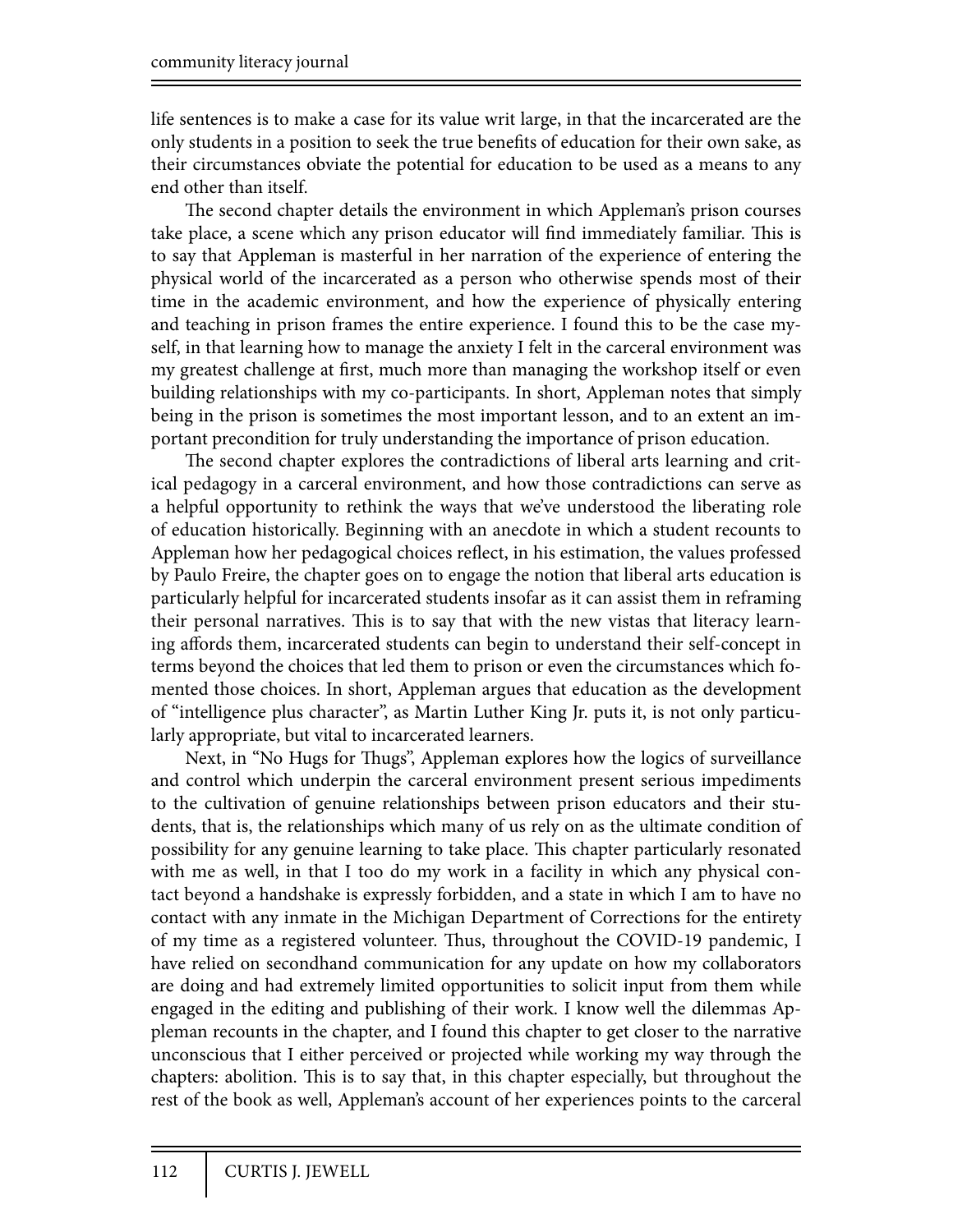state as a major obstruction to human flourishing and development in the contemporary United States. Thus, to me, Appleman's book underscores that the modern prison system functions as an impediment to the normative goals and commitments of all educators, whether they directly work inside prisons or not.

The next chapter considers the concrete role of literacy education and related enterprises in supporting incarcerated writers in their efforts to be granted parole, seek their own release, ask for re-sentencing, and so on. At the risk of repeating myself, this too was a familiar story for me. As I write this review, the prosecutor's office in Michigan's most populous county (which includes Detroit) continues to stall the resentencing of more than one hundred people, mostly men, who were sentenced to life as juveniles prior to such sentences being declared unconstitutional by 2012's Miller v. Alabama decision in the United States Supreme Court. This cohort includes a few of my collaborators, namely Yusuf Qualls-El and Stephen Hibbler, the latter of which maintains his innocence. Thus, the role of prison literacy education as a vehicle for students to literally "write their way out of prison", as the chapter's title puts it, is underscored by the extent to which this is a primary objective for many students.

The next chapter, which includes a few beautiful selections of poetry from Appleman's students, considers the role of literacy in helping these incarcerated writers manage their mental health, specifically from the perspective of the state's legal obligations to those it incarcerates. This would likely be a controversial argument if only for the fact that, as noted above, the so-called privileges this scenario would extend to incarcerate people are indeed privileges which our society currently declines to afford universally. Appleman seems to imply, and I will state explicitly, that in fact guaranteeing such rights to the incarcerated can be a vehicle for making a case for the extension of those rights to all, particularly in a society which incarcerates people at the rate that the United States does.

The next chapter examines the relationships that Appleman's students had to schools and education prior to coming to prison, and how in many ways the attitudes and structures of the public school system can fail young people and contribute to their later incarceration. Taking the commonplace notion of the "school to prison pipeline" as her point of departure alongside her simultaneous roles teaching in a public high school as well as the prison, she narrates how she finds herself wondering how many of the young men and women who slip through the cracks of the education system will ultimately end up in prison, and how early interventions in public school students' lives might help them avoid later incarceration. While in earlier chapters I sometimes found myself wondering how Appleman's arguments might be augmented with an abolitionist intervention, it was this chapter where I found myself being most critical, in that Appleman narrates how the benefits of literacy education might prevent incarceration as well as reduce the violence of incarceration, or in rare cases end it for an individual. When we move to the structural level though, it is important to recognize that mass incarceration is the result of an explicit and intentional decision on the part of the United States to utilize incarceration as a means of resolving social problems, as opposed to the outcome of failures in other social systems.